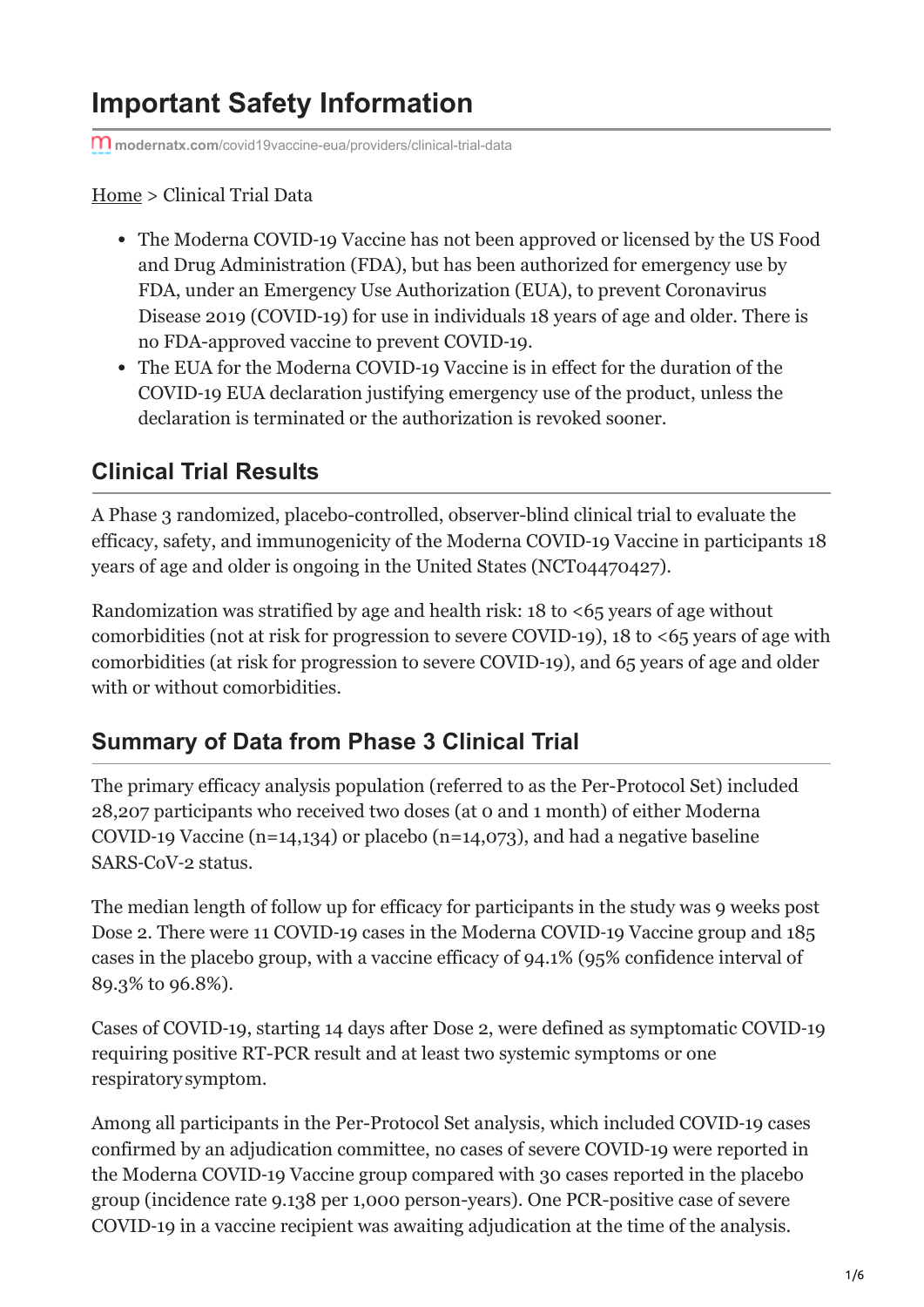# **Safety Analysis of Clinical Trial Data**

The safety of Moderna COVID-19 Vaccine was evaluated in an ongoing Phase 3 randomized, placebo-controlled, observer-blind clinical trial conducted in the United States involving 30,351 participants 18 years of age and older who received at least one dose of Moderna COVID-19 Vaccine (n=15,185) or placebo (n=15,166) (NCT04470427). In clinical studies, the adverse reactions in participants 18 years of age and older were:

- Pain at the injection site (92.0%)
- Fatigue (70.0%)
- $\bullet$  Headache (64.7%)
- Myalgia  $(61.5\%)$
- Arthralgia (46.4%)
- Chills (45.4%)
- Nausea/vomiting (23.0%)
- Axillary swelling/tenderness (19.8%)
- Fever  $(15.5%)$
- Swelling at the injection site (14.7%)
- Erythema at the injection site (10.0%).

Severe allergic reactions, including anaphylaxis, have been reported following administration of the Moderna COVID‑19 Vaccine during mass vaccination outside of clinical trials.

Solicited local and systemic adverse reactions reported following administration of Moderna COVID-19 Vaccine had a median duration of 1 to 3 days.

Grade 3 solicited local adverse reactions were more frequently reported after Dose 2 than after Dose 1. Solicited systemic adverse reactions were more frequently reported by vaccine recipients after Dose 2 than after Dose 1.

### **Unsolicited Adverse Events**

Participants were monitored for unsolicited adverse events for up to 28 days following each dose and follow-up is ongoing. Serious adverse events and medically attended adverse events will be recorded for the entire study duration of 2 years. As of November 25, 2020, among participants who had received at least 1 dose of vaccine or placebo (vaccine=15,185, placebo=15,166), unsolicited adverse events that occurred within 28 days following each vaccination were reported by 23.9% of participants (n=3,632) who received Moderna COVID‑19 Vaccine and 21.6% of participants (n=3,277) who received placebo. In these analyses, 87.9% of study participants had at least 28 days of follow-up after Dose 2.

Lymphadenopathy-related events that were not necessarily captured in the 7-day e-diary were reported by 1.1% of vaccine recipients and 0.6% of placebo recipients. These events included lymphadenopathy, lymphadenitis, lymph node pain, vaccination-site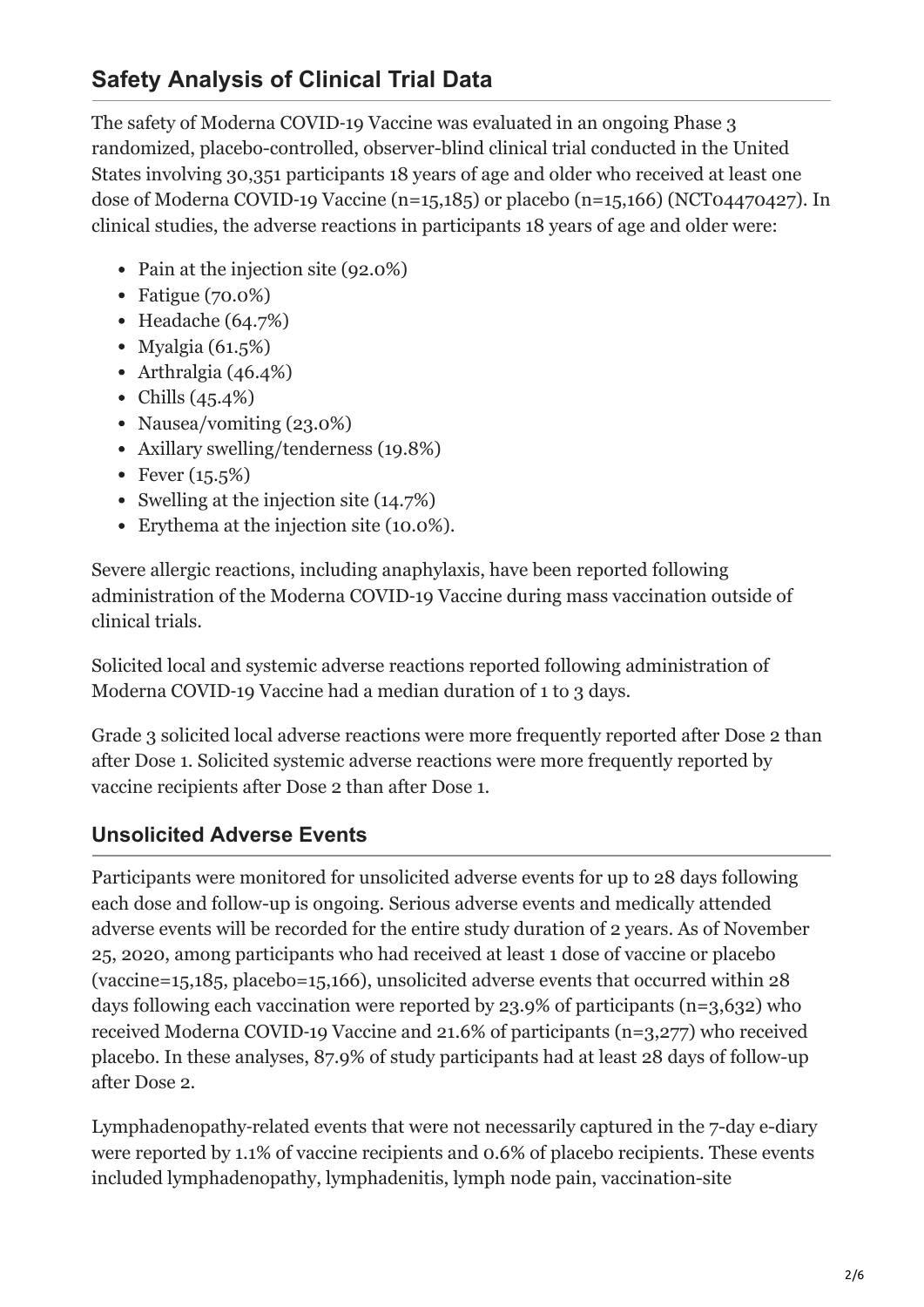lymphadenopathy, injection-site lymphadenopathy, and axillary mass, which were plausibly related to vaccination. This imbalance is consistent with the imbalance observed for solicited axillary swelling/tenderness in the injected arm.

Hypersensitivity adverse events were reported in 1.5% of vaccine recipients and 1.1% of placebo recipients. Hypersensitivity events in the vaccine group included injection site rash and injection site urticaria, which are likely related to vaccination. Delayed injection site reactions that began >7 days after vaccination were reported in 1.2% of vaccine recipients and 0.4% of placebo recipients. Delayed injection site reactions included pain, erythema, and swelling and are likely related to vaccination.

Throughout the same period, there were three reports of Bell's palsy in the Moderna COVID‑19 Vaccine group (one of which was a serious adverse event), which occurred 22, 28, and 32 days after vaccination, and one in the placebo group which occurred 17 days after vaccination. Currently available information on Bell's palsy is insufficient to determine a causal relationship with the vaccine.

There were no other notable patterns or numerical imbalances between treatment groups for specific categories of adverse events (including other neurologic, neuro-inflammatory, and thrombotic events) that would suggest a causal relationship to Moderna COVID-19 Vaccine.

### **Serious Adverse Events**

As of November 25, 2020, serious adverse events were reported by 1.0% (n=147) of participants who received Moderna COVID‑19 Vaccine and 1.0% (n=153) of participants who received placebo, one of which was the case of Bell's palsy which occurred 32 days following receipt of vaccine.

In these analyses, 87.9% of study participants had at least 28 days of follow-up after Dose 2, and the median follow-up time for all participants was 9 weeks after Dose 2.

There were two serious adverse events of facial swelling in vaccine recipients with a history of injection of dermatological fillers. The onset of swelling was reported 1 and 2 days, respectively, after vaccination and was likely related to vaccination.

There was one serious adverse event of intractable nausea and vomiting in a participant with prior history of severe headache and nausea requiring hospitalization. This event occurred 1 day after vaccination and was likely related to vaccination.

There were no other notable patterns or imbalances between treatment groups for specific categories of serious adverse events (including neurologic, neuro-inflammatory, and thrombotic events) that would suggest a causal relationship to Moderna COVID‑19 Vaccine.

# **Patient Demographics in Clinical Trials**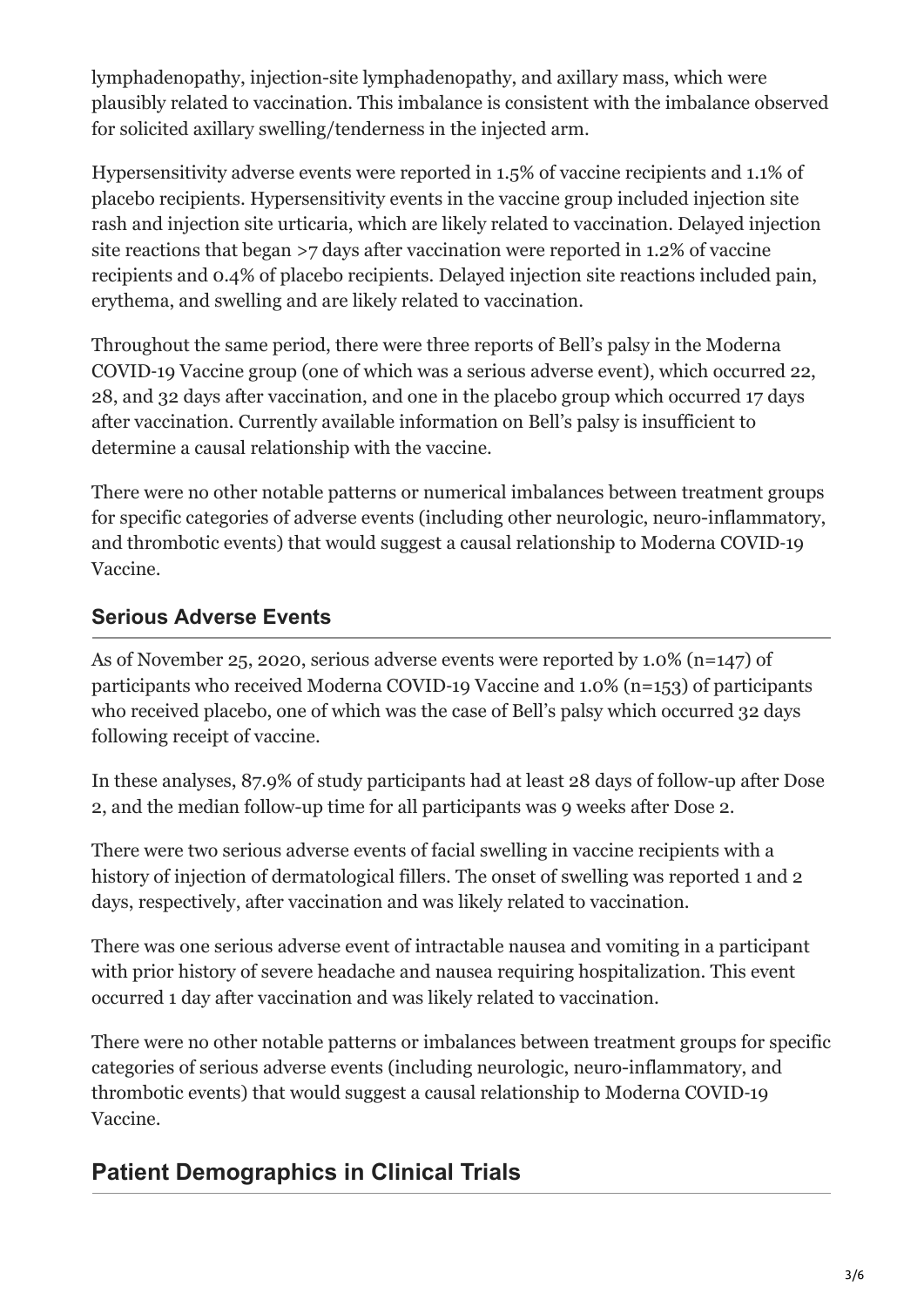In the safety analysis of the Phase 3 clinical trial, at the time of vaccination, the mean age of the trial population was 52 years (range 18‑95); 22,831 (75.2%) of participants were 18 to 64 years of age and 7,520 (24.8%) of participants were 65 years of age and older.

Overall, 52.7% of trial participants were male, and 47.3% were female.

Among trial participants in the safety analysis, 20.5% were Hispanic or Latino, 79.2% were White, 10.2% were African American, 4.6% were Asian, 0.8% were American Indian or Alaska Native, 0.2% were Native Hawaiian or Pacific Islander, 2.1% were other races, and 2.1% were Multiracial.

Demographic characteristics were similar among participants who received Moderna COVID‑19 Vaccine and those who received placebo.

### **Current Clinical Trials**

Moderna COVID‑19 Vaccine is currently being investigated in a 3-phase clinical trial program.

### **Phase 1 Trial, Study P101 (NCT04283461)**

- [See the preliminary report published in New England Journal of Medicine](https://www.nejm.org/doi/full/10.1056/nejmoa2022483)
- Follow-up evaluation of subjects in ongoing
- View [phase 1 trial overview](https://clinicaltrials.gov/ct2/show/NCT04283461) on ClinicalTrials.gov

### **Phase 2 Trial, Study P201 (NCT04405076)**

- Study evaluation is ongoing
- View [phase 2 trial overview](https://clinicaltrials.gov/ct2/show/NCT04405076) on ClinicalTrials.gov

### **Phase 3 Trial, Study P301 (NCT04470427)**

- Study evaluation is ongoing
- View full [phase 3 trial protocol](https://www.modernatx.com/sites/default/files/mRNA-1273-P301-Protocol.pdf)
- View [phase 3 trial overview](https://clinicaltrials.gov/ct2/show/NCT04470427) on ClinicalTrials.gov

### **Who Has CDC Prioritized for Vaccination?**

[Find out who can get vaccinated now](https://www.modernatx.com/covid19vaccine-eua/providers/vaccine-eligibility)

# **Authorized Use**

Moderna COVID‑19 Vaccine is authorized for use under an Emergency Use Authorization (EUA) for active immunization to prevent coronavirus disease 2019 (COVID‑19) caused by severe acute respiratory syndrome coronavirus 2 (SARS‑CoV‑2) in individuals 18 years of age and older. Moderna COVID-19 Vaccine is investigational and not approved by FDA.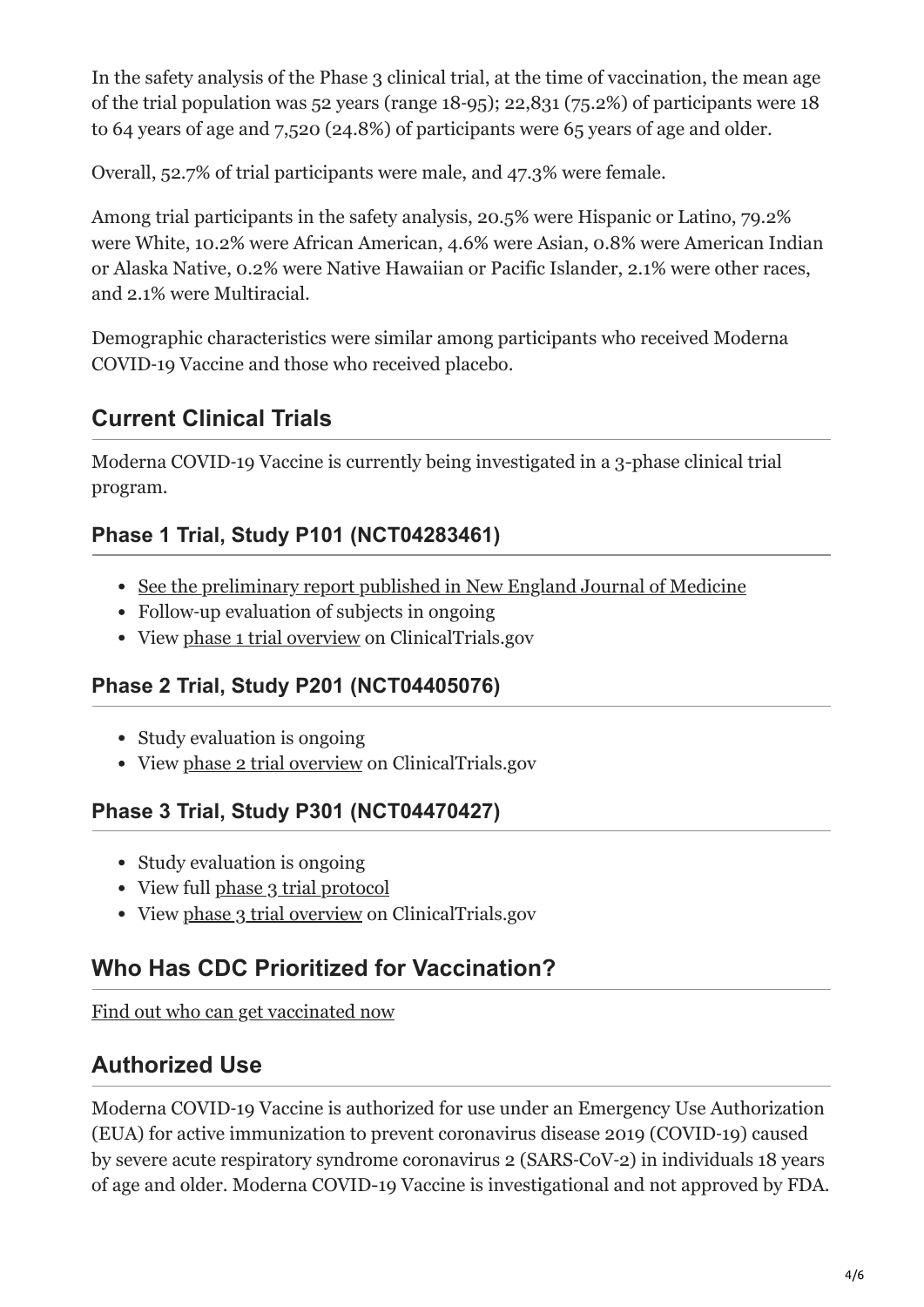### **Contraindications**

Do not administer the Moderna COVID‑19 Vaccine to individuals with a known history of severe allergic reaction (e.g., anaphylaxis) to any component of the Moderna COVID-19 Vaccine.

#### **Warnings and Precautions**

- **Management of Acute Allergic Reactions:** Appropriate medical treatment to manage immediate allergic reactions must be immediately available in the event an acute anaphylactic reaction occurs following administration of the Moderna COVID‑19 Vaccine. Monitor Moderna COVID‑19 Vaccine recipients for the occurrence of immediate adverse reactions according to the Centers for Disease [Control and Prevention guidelines \(https://www.cdc.gov/vaccines/covid-](https://www.cdc.gov/vaccines/covid-19/clinical-considerations/managing-anaphylaxis.html)19/clinical-considerations/managing-anaphylaxis.html).
- **Altered Immunocompetence:** Immunocompromised persons, including individuals receiving immunosuppressive therapy, may have a diminished response to the Moderna COVID‑19 Vaccine.
- **Limitations of Vaccine Effectiveness:** The Moderna COVID‑19 Vaccine may not protect all vaccine recipients.

#### **Adverse Reactions**

Adverse reactions reported in a clinical trial following administration of the Moderna COVID‑19 Vaccine include pain at the injection site, fatigue, headache, myalgia, arthralgia, chills, nausea/vomiting, axillary swelling/tenderness, fever, swelling at the injection site, and erythema at the injection site.

Severe allergic reactions, including anaphylaxis, have been reported following administration of the Moderna COVID‑19 Vaccine during mass vaccination outside of clinical trials.

Additional adverse reactions, some of which may be serious, may become apparent with more widespread use of the Moderna COVID‑19 Vaccine.

### **Reporting Adverse Events and Vaccine Administration Errors**

The vaccination provider is responsible for mandatory reporting of the following to the Vaccine Adverse Event Reporting System (VAERS):

- vaccine administration errors whether or not associated with an adverse event
- serious adverse events (irrespective of attribution to vaccination)
- cases of Multisystem Inflammatory Syndrome (MIS) in adults
- cases of COVID-19 that result in hospitalization or death

Complete and submit reports to VAERS online at <https://vaers.hhs.gov/reportevent.html>. For further assistance with reporting to VAERS, call 1-800-822-[7967](tel:+1-800-822-7967). Reports should include the words "Moderna COVID‑19 Vaccine EUA" in the description section of the